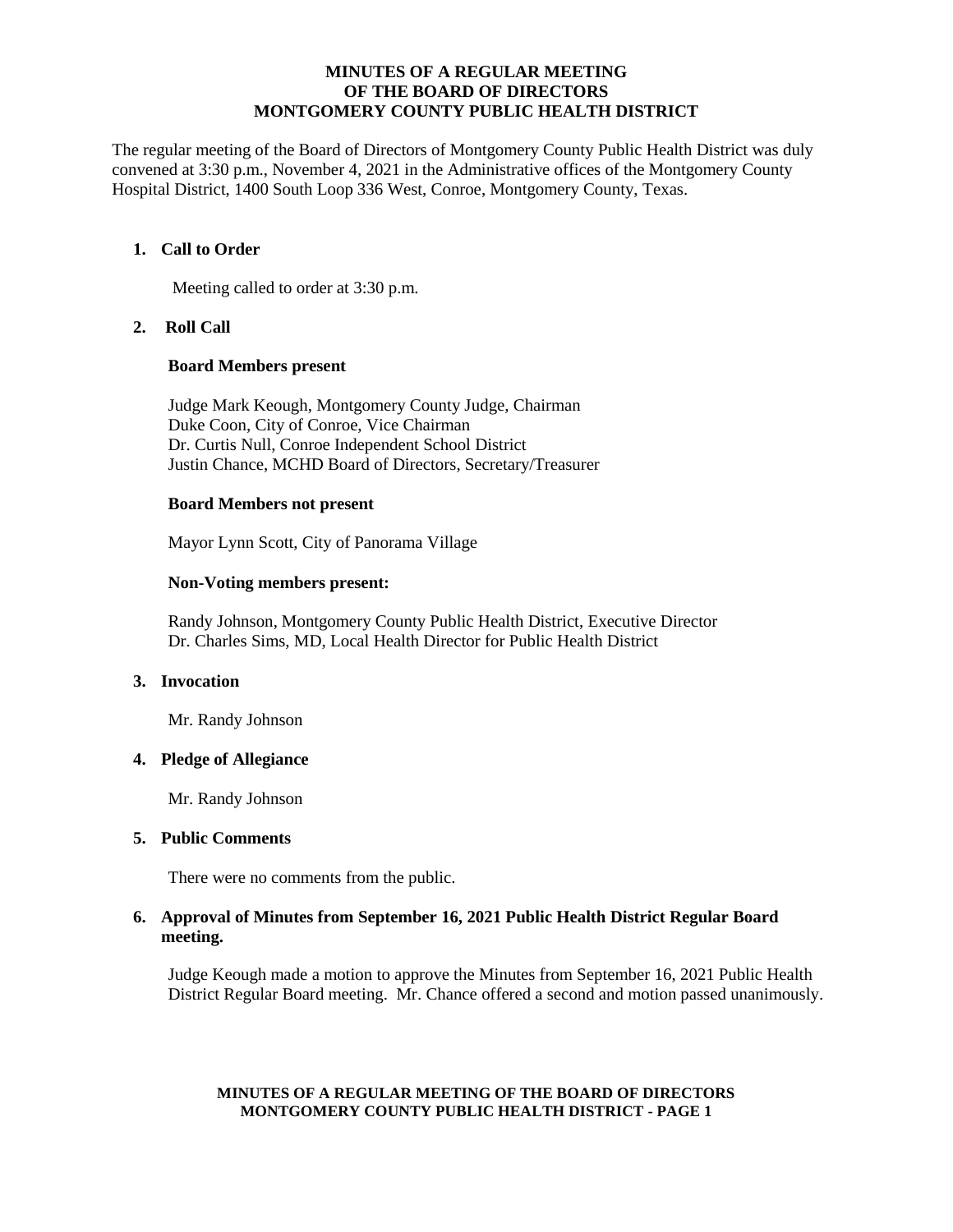# **7. Update on COVID-19 by Dr. Charles Sims, Local Health Authority. (Dr. Charles Sims, Local Health Authority – MCPHD)**

Dr. Sims gave an update on COVID-19 to the board.

Judge Keough requested a copy of the presentation.

## **8. Report on activities related to Public Health, Epidemiology and Emergency Preparedness. (Alicia Williams, Public Health Director - MCPHD)**

Mrs. Alicia Williams, Public Health Director presented the Public Health report to the board.

## **9. Report on activities related to Medicaid 1115 Waiver Project and possible scenarios for the future. (Melissa Miller, COO- MCHD)**

## **10. Consider and act on revised Public Health pay scale. (Melissa Miller, COO - MCHD)**

Judge Keough made a motion to consider and act on revised Public Health pay scale. Mr. Chance offered a second and motion passed unanimously.

## **11. Consider and act on resolution to approve submission of the PH Workforce COVID-19 grant application for the Montgomery County Public Health District. (Alicia Williams, Director Public Health - MCPHD)**

Judge Keough made a motion to consider and act on resolution to approve submission of the PH Workforce COVID-19 grant application for the Montgomery County Public Health District. Mr. Coon offered a second and motion passed unanimously.

# **12. Consider and act on resolution to approve submission of the IDCU/COVID-19 grant application for the Montgomery County Public Health District. (Alicia Williams, Director Public Health - MCPHD)**

Mr. Chance made a motion to consider and act on resolution to approve submission of the IDCU/COVID-19 grant application for the Montgomery County Public Health District. Mr. Coon offered a second and motion passed unanimously.

## **13. Consider and act on resolution to approve submission of the grant application for the Montgomery County Public Health District Community Preparedness Project. (Alicia Williams, Director Public Health - MCPHD)**

Dr. Null made a motion to consider and act on resolution to approve submission of the grant application for the Montgomery County Public Health District Community Preparedness Project. Mr. Chance offered a second and motion passed unanimously.

## **14. Consider and act on resolution to approve submission of the grant application for the Montgomery County Public Health District M&A. (Alicia Williams, Director, Public Health - MCPHD)**

Mr. Coon made a motion to consider and act on resolution to approve submission of the grant application for the Montgomery County Public Health District M&A. Mr. Chance offered a second and motion passed unanimously.

#### **NOTICE OF A REGULAR MEETING OF THE BOARD OF DIRECTORS MONTGOMERY COUNTY PUBLIC HEALTH DISTRICT - PAGE 2**